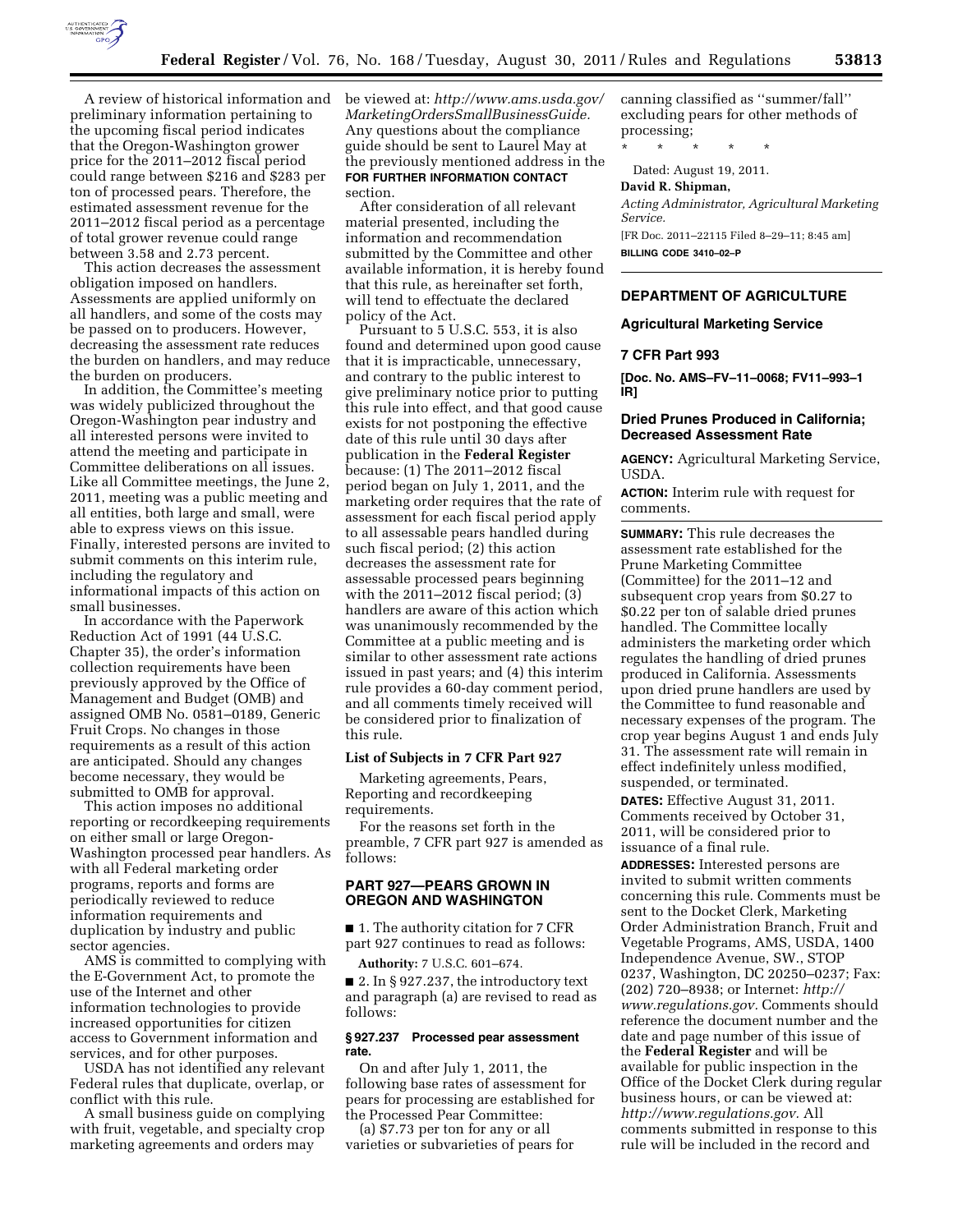will be made available to the public. Please be advised that the identity of the individuals or entities submitting the comments will be made public on the Internet at the address provided above.

## **FOR FURTHER INFORMATION CONTACT:**

Andrea Ricci or Kurt Kimmel, California Marketing Field Office, Marketing Order Administration Branch, Fruit and Vegetable Programs, AMS, USDA; Telephone: (559) 487–5901, Fax: (559) 487–5906, or E-mail:

*[Andrea.Ricci@ams.usda.gov](mailto:Andrea.Ricci@ams.usda.gov)* or *[Kurt.Kimmel@ams.usda.gov.](mailto:Kurt.Kimmel@ams.usda.gov)* 

Small businesses may request information on complying with this regulation by contacting Laurel May, Marketing Order Administration Branch, Fruit and Vegetable Programs, AMS, USDA, 1400 Independence Avenue, SW., STOP 0237, Washington, DC 20250–0237; Telephone: (202) 720– 2491, Fax: (202) 720–8938, or E-mail: *[Laurel.May@ams.usda.gov.](mailto:Laurel.May@ams.usda.gov)* 

**SUPPLEMENTARY INFORMATION:** This rule is issued under Marketing Agreement No. 110 and Order No. 993, both as amended (7 CFR part 993), regulating the handling of dried prunes produced in California, hereinafter referred to as the ''order.'' The order is effective under the Agricultural Marketing Agreement Act of 1937, as amended (7 U.S.C. 601– 674), hereinafter referred to as the ''Act.''

The Department of Agriculture (USDA) is issuing this rule in conformance with Executive Order 12866.

This rule has been reviewed under Executive Order 12988, Civil Justice Reform. Under the marketing order now in effect, California dried prune handlers are subject to assessments. Funds to administer the order are derived from such assessments. It is intended that the assessment rate as issued herein will be applicable to all assessable dried prunes beginning August 1, 2011, and continue until amended, suspended, or terminated.

The Act provides that administrative proceedings must be exhausted before parties may file suit in court. Under section 608c(15)(A) of the Act, any handler subject to an order may file with USDA a petition stating that the order, any provision of the order, or any obligation imposed in connection with the order is not in accordance with law and request a modification of the order or to be exempted therefrom. Such handler is afforded the opportunity for a hearing on the petition. After the hearing, USDA would rule on the petition. The Act provides that the district court of the United States in any district in which the handler is an

inhabitant, or has his or her principal place of business, has jurisdiction to review USDA's ruling on the petition, provided an action is filed not later than 20 days after the date of the entry of the ruling.

This rule decreases the assessment rate established for the Committee for the 2011–12 and subsequent crop years from \$0.27 per to \$0.22 per ton of salable dried prunes.

The California dried prune marketing order provides authority for the Committee, with the approval of USDA, to formulate an annual budget of expenses and collect assessments from handlers to administer the program. The members of the Committee are producers and handlers of California dried prunes. They are familiar with the Committee's needs and with the costs for goods and services in their local area and are thus in a position to formulate an appropriate budget and assessment rate. The assessment rate is formulated and discussed in a public meeting. Thus, all directly affected persons have an opportunity to participate and provide input.

For the 2010–11 and subsequent crop years, the Committee recommended, and USDA approved, an assessment rate that would continue in effect from crop year to crop year unless modified, suspended, or terminated by USDA upon recommendation and information submitted by the Committee or other information available to USDA.

The Committee met on June 16, 2011, and unanimously recommended 2011– 12 expenditures of \$46,497 and an assessment rate of \$0.22 per ton of salable dried prunes. In comparison, last year's budgeted expenditures were \$55,548. The assessment rate of \$0.22 is \$0.05 lower than the rate currently in effect.

The Committee unanimously recommended the lower assessment rate because of a substantial decrease in salaries and wages expense. The current excess funds carried forward and estimated interest income combined with the funds generated from the decreased assessment rate and decreased crop is expected to provide adequate income to cover anticipated 2011–12 year expenses.

The major expenditures recommended by the Committee for the 2011–12 year include \$20,993 for salaries and wages expense, \$9,783 for operating expenses, and \$15,721 for contingences. Budgeted expenses for these items in 2010–11 were \$31,781, \$10,730, and \$13,037, respectively.

The assessment rate recommended by the Committee was derived by considering the excess funds carried

forward into the 2011–12 crop year, the estimated interest income, the estimated salable tons of California dried prunes, and handler assessment revenue needed to meet anticipated expenses. Excess funds carried forward are expected to be about \$19,650 and interest income is estimated at \$7. Dried prune production for the year is estimated at 122,000 salable tons, which should provide \$26,840 in assessment income. In addition, most of the Committee's expenses reflect its portion of the joint administrative costs of the Committee and the California Dried Plum Board (CDPB). Based on the Committee's reduced activities in the recent years, it is funding only 5 percent of the shared expenses of the two programs. This funding level is similar to that of last year. The Committee believes that the current excess funds carried forward from the 2010–11 crop year and estimated interest income combined with funds generated from the lower 2011–12 assessment rate and decreased crop will be adequate to cover its anticipated 2011–2012 expenses of \$46,497.

The Committee is authorized under § 993.81(c) of the order to use excess assessment funds from the 2010–11 crop year (currently estimated at \$19,650) for up to 5 months beyond the end of the crop year to meet the 2011–12 crop year expenses. At the end of the 5 months, the Committee either refunds or credits excess funds to handlers.

The assessment rate established in this rule will continue in effect indefinitely unless modified, suspended, or terminated by USDA upon recommendation and information submitted by the Committee or other available information.

Although this assessment rate is effective for an indefinite period, the Committee will continue to meet prior to or during each crop year to recommend a budget of expenses and consider recommendations for modification of the assessment rate. The dates and times of Committee meetings are available from the Committee or USDA. Committee meetings are open to the public and interested persons may express their views at these meetings. USDA will evaluate Committee recommendations and other available information to determine whether modification of the assessment rate is needed. Further rulemaking will be undertaken as necessary. The Committee's 2011–12 budget and those for subsequent crop years will be reviewed and, as appropriate, approved by USDA.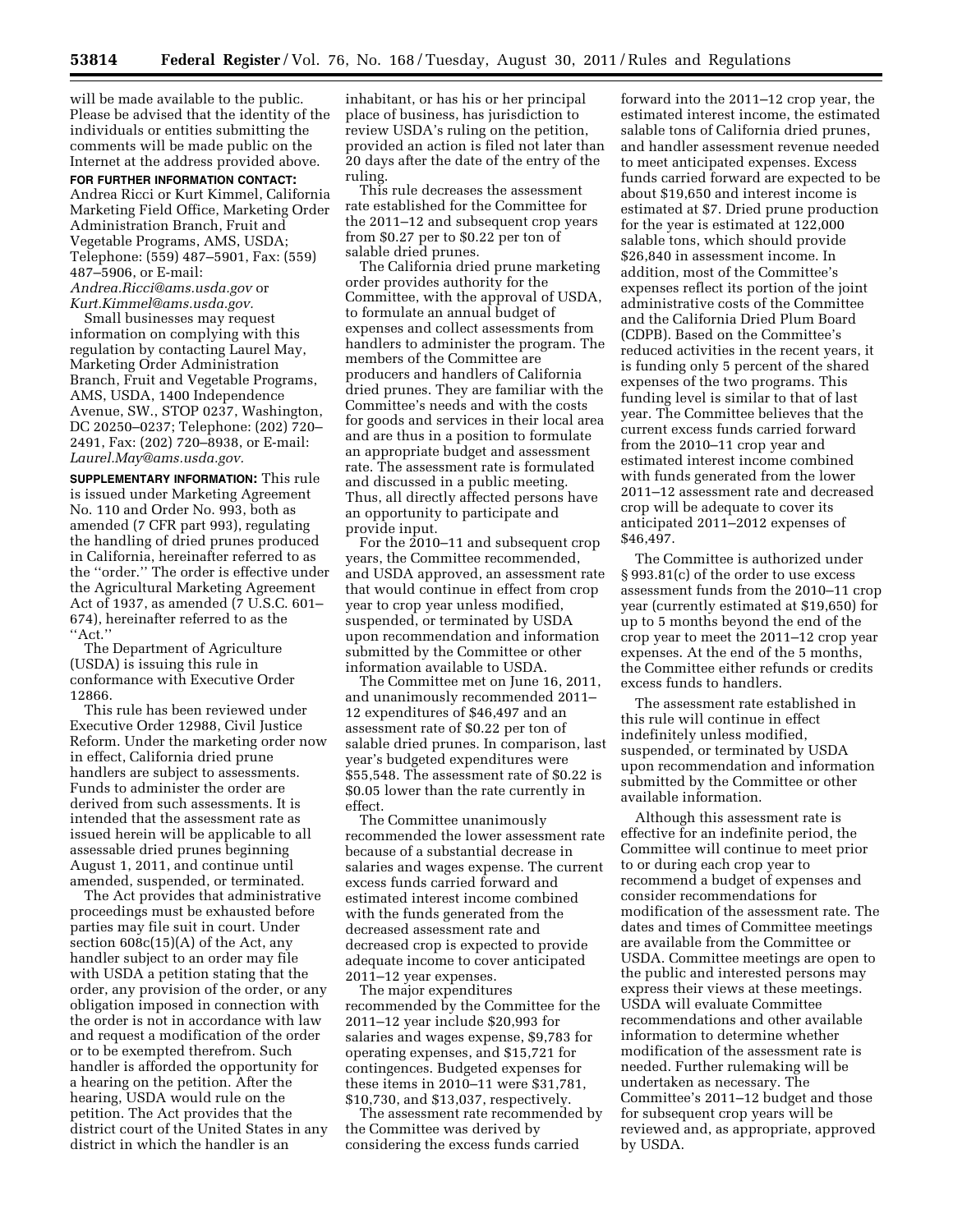## **Initial Regulatory Flexibility Analysis**

Pursuant to requirements set forth in the Regulatory Flexibility Act (RFA) (5 U.S.C. 601–612), the Agricultural Marketing Service (AMS) has considered the economic impact of this rule on small entities. Accordingly, AMS has prepared this initial regulatory flexibility analysis.

The purpose of the RFA is to fit regulatory actions to the scale of business subject to such actions in order that small businesses will not be unduly or disproportionately burdened. Marketing orders issued pursuant to the Act, and the rules issued thereunder, are unique in that they are brought about through group action of essentially small entities acting on their own behalf.

There are approximately 800 producers of dried prunes in the California area and approximately 21 handlers subject to regulation under the marketing order. Small agricultural producers are defined by the Small Business Administration (13 CFR 121.201) as those having annual receipts less than \$750,000, and small agricultural service firms are defined as those whose annual receipts are less than \$7,000,000.

Committee data indicates that about 64 percent of the handlers ship under \$7,000,000 worth of dried prunes. Dividing the average dried prune crop value for 2010 reported by the National Agricultural Statistics Service (NASS) of \$149,860,000 by the number of producers (800) yields the average annual producer revenue estimate of about \$187,325. Thus, the majority of handlers and California dried prune producers may be classified as small entities.

This rule decreases the assessment rate established for the Committee and collected from handlers for the 2011–12 and subsequent crop years from \$0.27 to \$0.22 per ton of salable dried prunes. The Committee unanimously recommended 2011–12 estimated expenses of \$46,497 and a decreased assessment rate of \$0.22 per ton of salable dried prunes.

The quantity of assessable dried prunes for the 2011–12 crop year is estimated at 122,000 tons. Thus, the \$0.22 rate should provide \$26,840 in assessment income. The current excess funds carried forward and estimated interest income combined with funds generated from the decreased assessment rate and decreased crop is expected to provide adequate income to cover anticipated 2011–12 crop year expenses.

The major expenditures recommended by the Committee for the 2011–12 crop year include \$20,993 for salaries and wages expense, \$9,783 for operating expenses, and \$15,721 for contingences. Budgeted expenses for these items in 2010–11 were \$31,781, \$10,730, and \$13,037, respectively.

The Committee unanimously recommended the lower assessment rate because of a substantial decrease in salaries and wages expense. The current excess funds carried forward and estimated interest income combined with the funds generated from the decreased assessment rate and decreased crop are expected to provide adequate income to cover anticipated 2011–12 year expenses.

The Committee discussed alternatives to this rule, including alternative expenditure levels, but determined that the recommended expenses were reasonable and necessary to adequately cover program operations. Prior to arriving at its budget of \$46,497, the Committee considered information from various sources, including the Committee's Executive Subcommittee. The Executive Subcommittee reviewed the administrative expenses shared between the Committee and the CDPB in recent years.

According to NASS, the season average producer price was \$1,230 in 2009 and \$1,180 per ton of salable dried prunes in 2010. A review of this historical data and preliminary information pertaining to the upcoming crop year indicates that the producer prices for the 2011–12 crop year could range between \$1,230 and \$1,180. Therefore, the estimated assessment revenue for the 2011–12 crop year as a percentage of total producer prices during the 2011–12 crop year could range between 0.018 and 0.019 percent.

This action decreases the assessment obligation imposed on handlers. Assessments are applied uniformly on all handlers, and some of the costs may be passed on to producers. However, decreasing the assessment rate reduces the burden on handlers, and may reduce the burden on producers. In addition, the Committee's meeting was widely publicized throughout the California dried prune industry and all interested persons were invited to attend the meeting and participate in Committee deliberations on all issues. Like all Committee meetings, the June 16, 2011, meeting was a public meeting and all entities, both large and small, were able to express views on this issue. Finally, interested persons are invited to submit comments on this interim rule, including the regulatory and

informational impacts of this action on small businesses.

In accordance with the Paperwork Reduction Act of 1995, (44 U.S.C. Chapter 35), the order's information collection requirements have been previously approved by the Office of Management and Budget (OMB) and assigned OMB No. 0581–0178 Vegetable and Specialty Crop Marketing Orders. No changes in those requirements as a result of this action are necessary. Should any changes become necessary, they would be submitted to OMB for approval.

This action imposes no additional reporting or recordkeeping requirements on either small or large California dried prune handlers. As with all Federal marketing order programs, reports and forms are periodically reviewed to reduce information requirements and duplication by industry and public sector agencies.

AMS is committed to complying with the E-Government Act, to promote the use of the Internet and other information technologies to provide increased opportunities for citizen access to Government information and services, and for other purposes.

USDA has not identified any relevant Federal rules that duplicate, overlap, or conflict with this rule.

A small business guide on complying with fruit, vegetable, and specialty crop marketing agreements and orders may be viewed at: *[http://www.ams.usda.gov/](http://www.ams.usda.gov/MarketingOrdersSmallBusinessGuide) [MarketingOrdersSmallBusinessGuide.](http://www.ams.usda.gov/MarketingOrdersSmallBusinessGuide)*  Any questions about the compliance guide should be sent to Laurel May at the previously mentioned address in the **FOR FURTHER INFORMATION CONTACT** section.

After consideration of all relevant material presented, including the information and recommendation submitted by the Committee and other available information, it is hereby found that this rule, as hereinafter set forth, will tend to effectuate the declared policy of the Act.

Pursuant to 5 U.S.C. 553, it is also found and determined upon good cause that it is impracticable, unnecessary, and contrary to the public interest to give preliminary notice prior to putting this rule into effect, and that good cause exists for not postponing the effective date of this rule until 30 days after publication in the **Federal Register**  because: (1) The 2011–12 crop year begins on August 1, 2011, and the marketing order requires that the rate of assessment for each crop year apply to all assessable dried prunes handled during such crop year; (2) this action decreases the assessment rate for assessable dried prunes beginning with